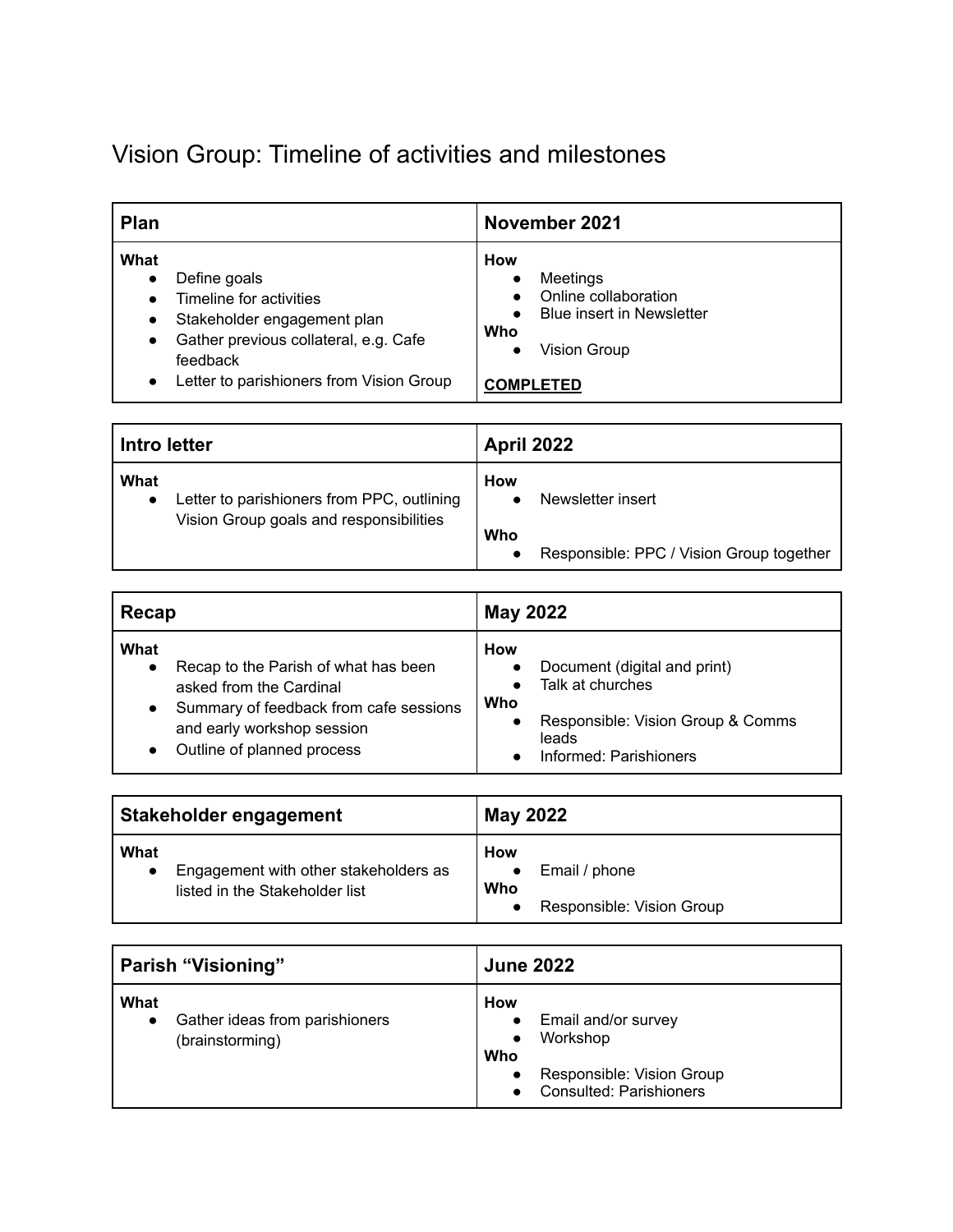| School Feedback                                                               | <b>June 2022</b>                                       |
|-------------------------------------------------------------------------------|--------------------------------------------------------|
| What<br>Gather additional feedback from OLRS<br>and potentially other schools | How<br>TBD by teachers/principals<br>Who<br>Principals |

| <b>Collation</b>                                                                                                           | <b>July 2022</b>                                                                                                                         |
|----------------------------------------------------------------------------------------------------------------------------|------------------------------------------------------------------------------------------------------------------------------------------|
| What<br>Collate and summarise feedback from<br>Parish Feedback I<br>Collate and summarise feedback from<br>School Feedback | How<br>Meetings / online collaboration<br>Who<br>Responsible: Vision Group<br>Consulted: SMEs (e.g. Cardinal's<br>$\bullet$<br>advisors) |

| <b>Draft Plans Complete</b>                                                        | August 2022                                                                                                                                                                            |
|------------------------------------------------------------------------------------|----------------------------------------------------------------------------------------------------------------------------------------------------------------------------------------|
| What<br>Create rough plans with vague costings<br>$\bullet$<br>and sketch drawings | <b>How</b><br>TBD<br>Who<br>Accountable: Vision Group<br>Responsible: Subgroups?<br>$\bullet$<br>Consulted: SMEs (e.g. Cardinal's<br>$\bullet$<br>advisors, builders (goodwill basis)) |

| <b>Parish Feedback</b>                                                   | August 2022                                                                                                                            |
|--------------------------------------------------------------------------|----------------------------------------------------------------------------------------------------------------------------------------|
| What<br>Gather feedback from parishioners on<br>$\bullet$<br>draft plans | How<br>Survey and/or email<br>$\bullet$<br>Workshop<br>Who<br>Responsible: Vision Group<br>$\bullet$<br><b>Consulted: Parishioners</b> |

| <b>Shortlist</b>                                                           | <b>September 2022</b>                                                                                                                                                                  |
|----------------------------------------------------------------------------|----------------------------------------------------------------------------------------------------------------------------------------------------------------------------------------|
| What<br>Agree a small number of plans to<br>progress to more detailed work | <b>How</b><br>TBD<br>Who<br>Accountable: Vision Group<br>$\bullet$<br>Responsible: Decision makers to be<br>$\bullet$<br>determined<br>• Consulted: SMEs (e.g. Cardinal's<br>advisors) |

| Detailed Planning | <b>October/November 2022</b> |
|-------------------|------------------------------|
|-------------------|------------------------------|